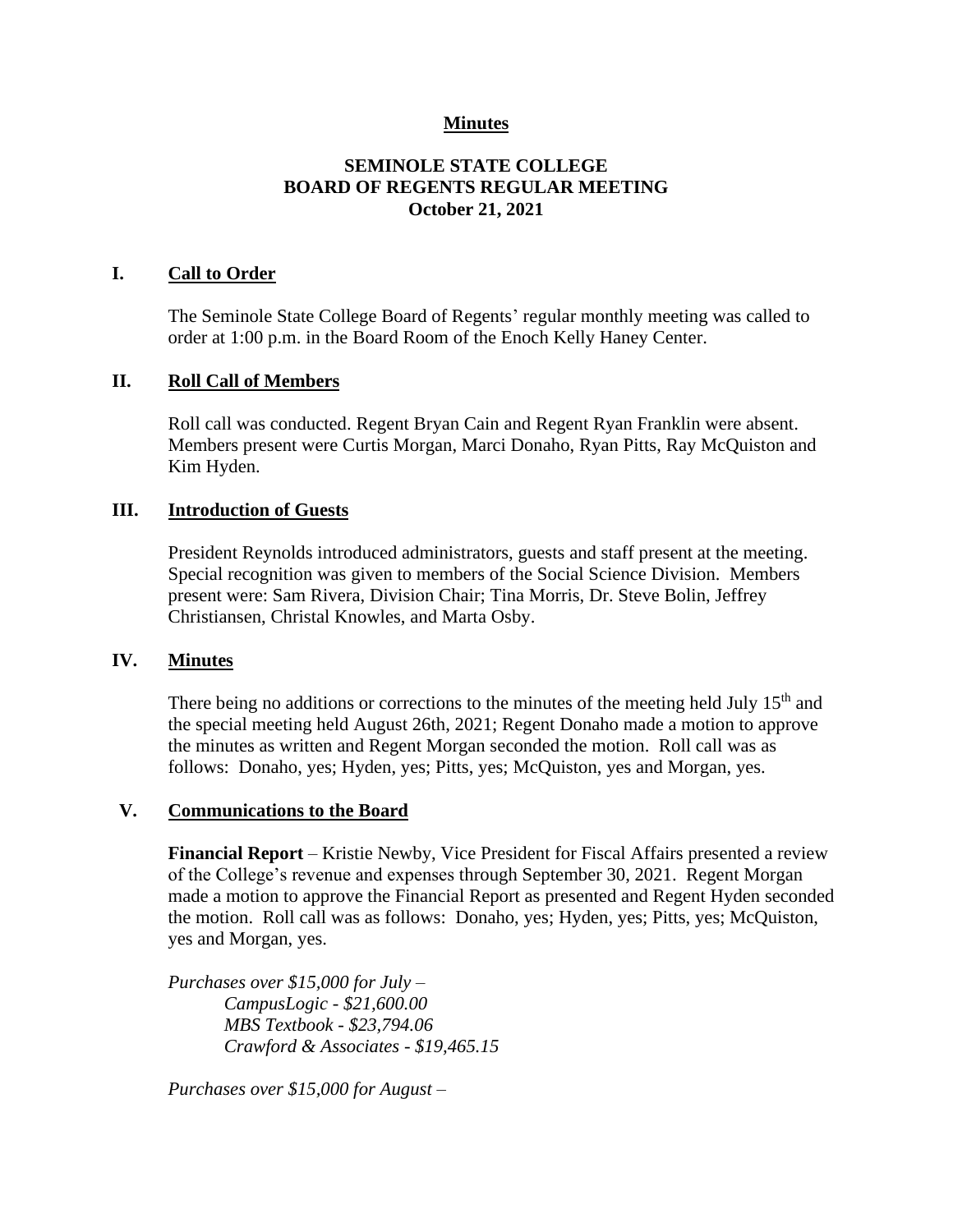Minutes SSC Board of Regents Regular Meeting October 21, 2021 Page 2

*ATI Testing – 36,750.00 Raymond Geddes & Co. – 22,560.00 The College Board - \$15,375.00*

*Purchases over \$15,000 for September – Crawford & Associates – 32,492.13*

## **VI. Hearing of Delegations**

None

## **VII. President's Report**

President Reynolds discussed items under the President's Report and the Business portion of the agenda by utilizing a PowerPoint presentation. (See enclosed copy of the PowerPoint presentation)

*Personnel Update* – President Reynolds informed the Board that letters of resignation had been received from Lauren Bui, Theran Hernandez, Melissa Nugent, Albert Rice, and Michael Schnell. New hires were as follows: Jacqueline Bush, GEAR UP Coordinator; Megan Goff, SSS Advisor; Paige Hannabass, Upward Bound Coordinator; Eric McCaughey, GEAR UP Coordinator; Kimberli Owen, SSC Educational Foundation Advancement Coordinator; Lynetta Robins, Scholars for Excellence in Childcare Coordinator; Mica Runnells, STEM SSS Advisor, and Eric Stark, IT Specialist. Kim Pringle was appointed to the position of Director of Community Relations.

*Recognition* – Dr. Jeff Cheng was recognized for 5 years of service as the PTK campus sponsors. President Reynolds presented him with his 5-year pin from Phi Theta Kappa.

*Organizational Chart* – President Reynolds presented the Regents with an updated copy of the campus organizational chart.

*Update on Sports Complex* – President Reynolds gave an update on the construction of the BCM Sports Complex.

*Campus Activities* – President Reynolds told the Board members about several campus activities. These were:

- $\checkmark$  The Native American Serving Non-Tribal Institutions (NASNTI) grant was funded in the amount of \$450,000 annually for 5 years
- $\checkmark$  President Reynolds gave an update on COVID numbers on campus
- $\checkmark$  President Reynolds told the Regents about the College's 90<sup>th</sup> anniversary activities
- $\checkmark$  Welcome week activities were held on campus at the beginning of the fall semester
- $\checkmark$  Constitution Day was observed on September 17<sup>th</sup>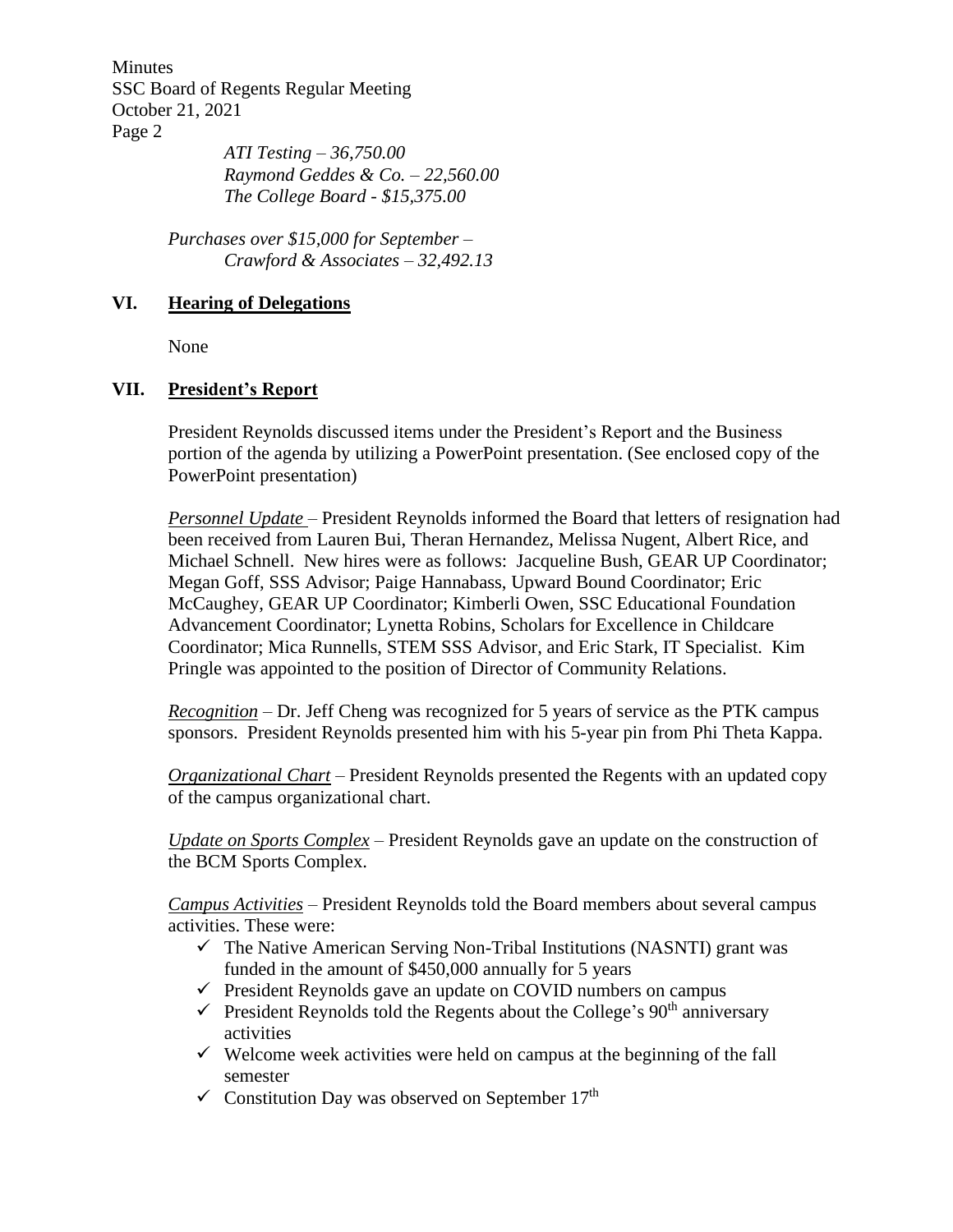Minutes SSC Board of Regents Regular Meeting October 21, 2021

Page 3

- $\checkmark$  Special donations were received by SSC Alumnus Brandon Streater and SSC Sophomore Dominic Green
- $\checkmark$  Fair Day was held on campus on September 22<sup>nd</sup>
- $\checkmark$  The President's Leadership Class had several activities. These were: orientation for incoming freshmen, parents' reception, ropes course activities at St. Crispin's, Oklahoma History Center visit, the Citizen Pottawatomi Aviary and Cultural Center visit and the Oklahoma Aquarium. Several PLC members attended the Maisha Project dinner with President Reynolds.
- $\checkmark$  Phi Theta Kappa held a virtual induction ceremony on October 5<sup>th</sup> with Oklahoma Senator Zack Taylor as the keynote speaker
- $\checkmark$  A retirement reception was held for long-time employee Susan Shumaker on September 29<sup>th</sup>
- $\checkmark$  The Seminole Chamber of Commerce honored Julie Green as the staff member of the month and Wendy Rich as the educator of the month in the month of October at the monthly Chamber Forum event
- $\checkmark$  Career fair and college transfer days were held October 5<sup>th</sup> and 6<sup>th</sup>
- $\checkmark$  President Reynolds updated the Regents on CARES Act funding, including a promotional video developed by the SSC public relations department
- ✓ President Reynolds gave a fall sport update
- $\checkmark$  President Reynolds gave the Regents information about the SSC Educational Foundation slate of officers for the coming year and updated the Regents on the success of the Educational Foundation Golf Tournament
- $\checkmark$  President Reynolds told the Regents about the 1<sup>st</sup> Annual SSC Sporting Clay Tournament held by the SSC Shooting Sports Club
- $\checkmark$  President Reynolds told the Regents that the SSC Educational Foundation Holiday Reception will be held December 13<sup>th</sup> at the Shawnee Country Club

# **VIII. Business**

**Acceptance of the FY21 External Audit by Hinkle & Company** – President Reynolds presented the Board with a copy of the FY21 External Audit for their review. The Audit Committee consisting of Regents McQuiston, Hyden and Morgan reviewed the audit before the Board meeting with President Reynolds, Vice President Newby and representatives from Hinkle & Company. Kirk Vanderslice from Hinkle & Company discussed the audit and stated that there were no major concerns. He commended Vice President Newby and her staff on a job well done. President Reynolds recommended approval of the External Audit as presented. Regent Pitts made a motion to accept the FY21 External Audit as presented and Regent Morgan seconded this motion. Roll call was as follows: Donaho, yes; Hyden, yes; Pitts, yes; McQuiston, yes and Morgan, yes.

**Approval of Revision to Board Policy II-4-19** – President Reynolds presented proposed revisions to Board Policy II-4-19 regarding leaves and absences. These revisions will clarify the policy to reflectcurrent practice regarding personal leave. President Reynolds recommended approval. Regent Morgan made a motion to approve